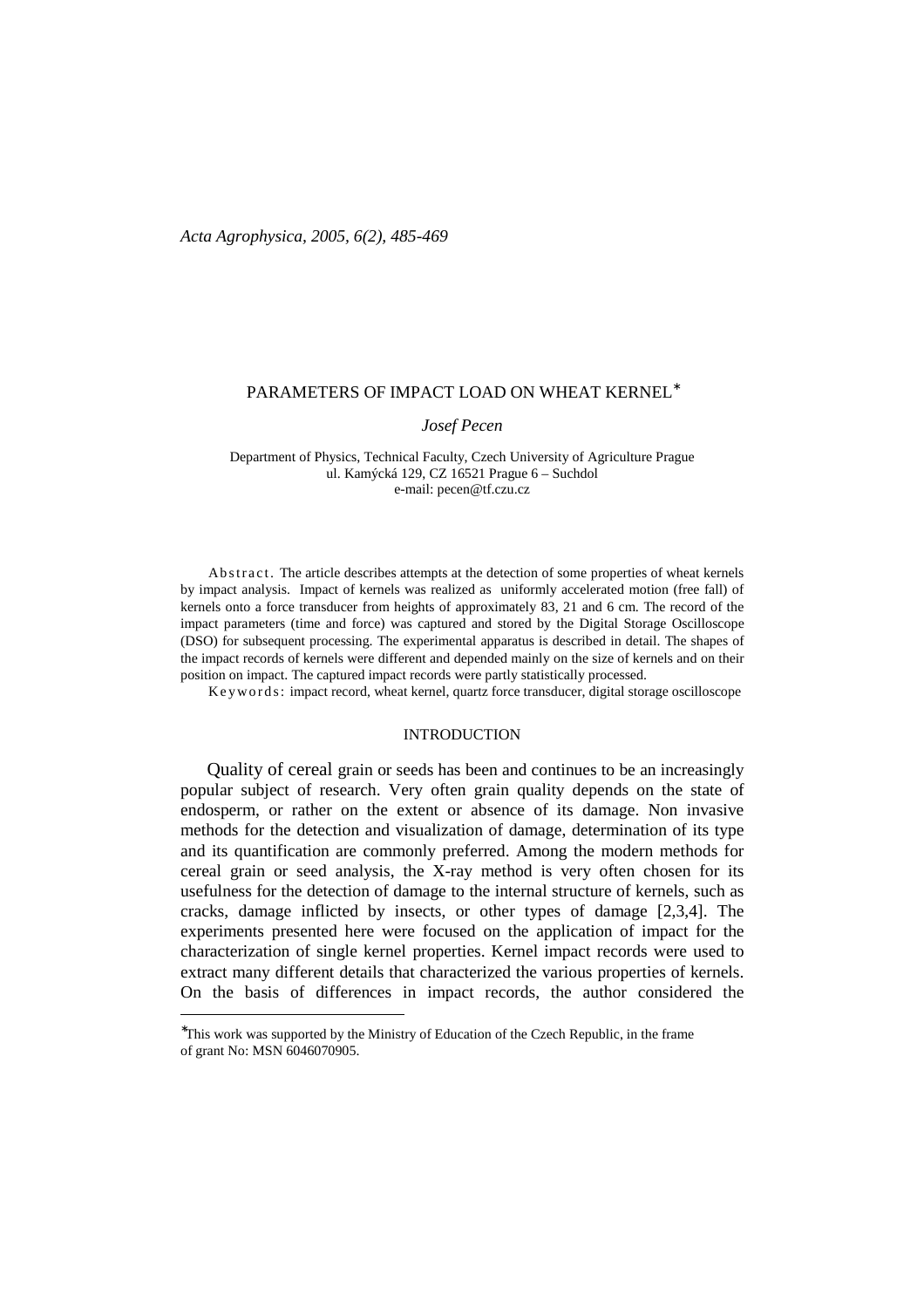486 J. PECEN

applicability of using the method of impact analysis for internal damage detection [5,7] as a substitute for the X-ray method. It was assumed that the time and shape of impact record would depend primarily on the orientation of kernels during their fall. It was also expected that differences in the form of the impact record would reflect kernel shapes, kinds, and internal structure. One of the main goals of the work was to test a simple device for impact record acquisition. Another was to make a brief analysis of the shapes of impact records from the point of view of reproducing the impact record and determining in what way the shape of the impact record was affected by kernel shape and its orientation at the moment of contact with the force transducer. One example of a good and simple method for recording impacts is described in reference [1].

### MATERIAL AND METHODS

The experiment was realized as a short study on the possibility and practicability of applying the impact method as a substitute for the X-ray method for detection of one kind of internal damage to seeds. This was the reason for so much attention being focused on the acquisition of kernel impact records of good quality.

 The experimental material used in the study was wheat kernels of the variety KANCLER, cultivated in Poland, and the variety KROMA, cultivated in the Czech Republic. Wheat kernels have a good lengthwise symmetry, and are very well oriented during their fall through the pipe of the testing apparatus. The impact was realized by free fall motion of kernel in a pipe of suitable internal diameter. Kernels of similar dimensions and mass were selected for the experiment. Kernel impact was realized by free fall, with the kernels falling on the germ or on the brush. The kernels were falling from heights of 6, 21 and 83 cm onto a force sensor (force transducer). The kernels were randomly divided into groups of ten kernels each. Each kernel from each group was tested by falling, from the mentioned three heights, on the germ as well as on the brush. Besides, two kernels from each group were chosen (randomly) and used ten times to acquire impact records (on germ and brush of kernel) to determine the repeatability of the process. The obtained records were compared with respect to their shape and impact duration (the time of impact).

 All impact records from each group were acquired this way, but no detail analysis of these records was made. Figure 1 shows a typical impact record from the screen of the oscilloscope. Four parameters describe each impact record and they are computed automatically during record capture in the oscilloscope. Figure 2 explains the geometrical sense of the parameters of impact record. Each impact record is a pulse, and it is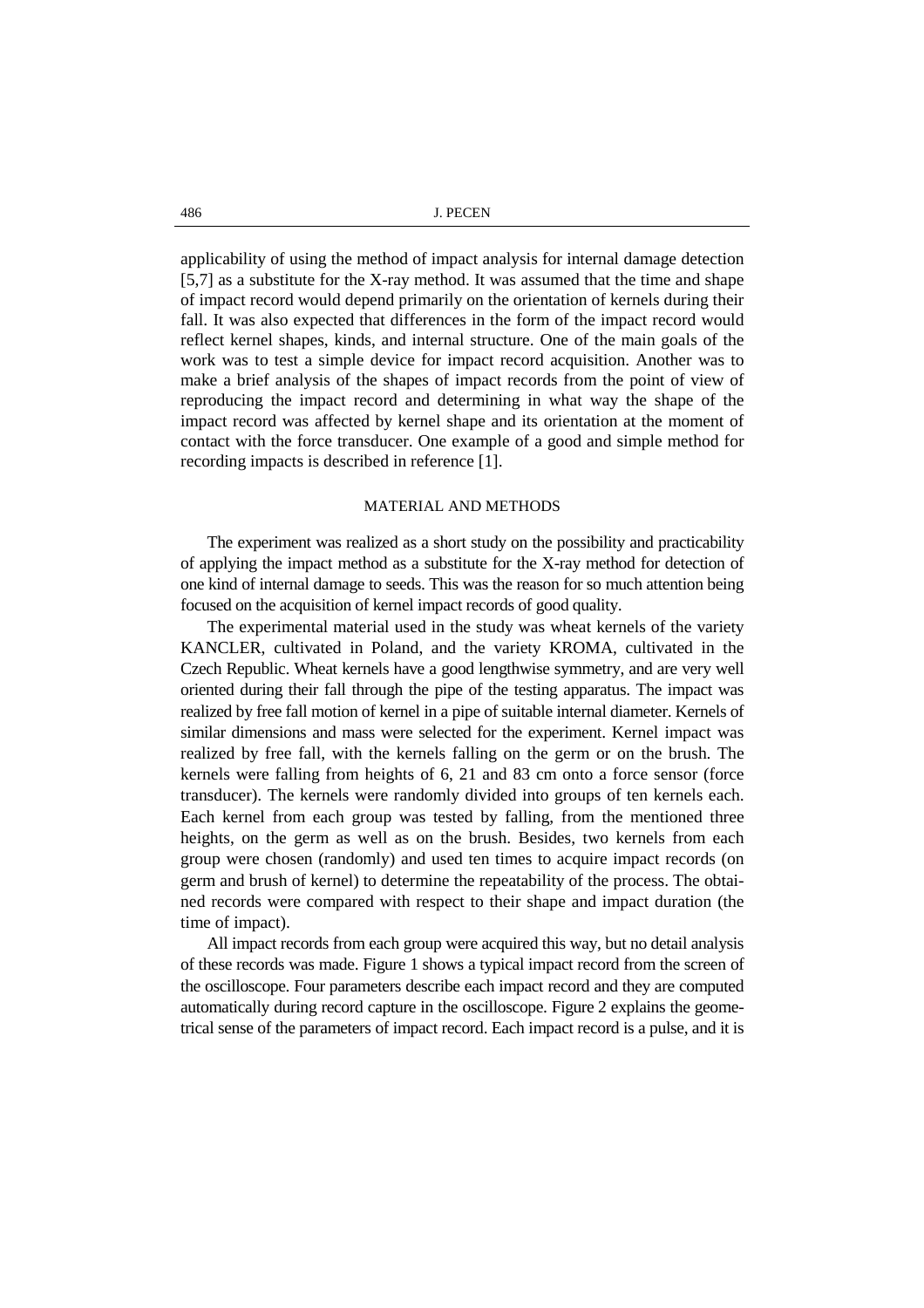analysed from that point of view. Next, processing of these impact records is made on the basis of analysis of the pulses, characterized by four parameters of the signals which are subjected to simple comparison and statistical processing. Figure 2 illustrates the geometrical sense of the pulse parameters. Their explanation and definitions are presented in the text of Figure 1.



**Fig. 1.** A typical shape of a wheat kernel impact record (free fall of kernel from the height of 21 cm onto the force transducer). The four parameters of the record are defined below:

**Width** (Pulse width) determines the duration between the **Pulse Start** (median point, i.e. the 50% magnitude transition point, on the leading edge) and the **Pulse Stop** (median point on the trailing edge) of a pulse waveform. The pulse stop is a 50% magnitude reference point.

**Rise** (Risetime) measures the time of a pulse waveform transition with a positive slope.

**Fall** (Falltime) measures the time of a pulse waveform transition with a negative slope.

**Delay** is the time from the trigger point to the first 50% transition crossing, i.e. the Pulse Start.

The geometrical meaning of these parameters is presented in Figure2. The data in the upper right corner this picture (Fig. 1) mean:

**50** µ**s** is the value of one division of the grid in the horizontal direction

**50 mV** is the value of force. One division in the vertical direction means 0.05 N (Newton). The data values are valid for all the figures in this paper and reflect the setting of the switch of the charge amplifier. (The setting of the switch depends on expected value of force).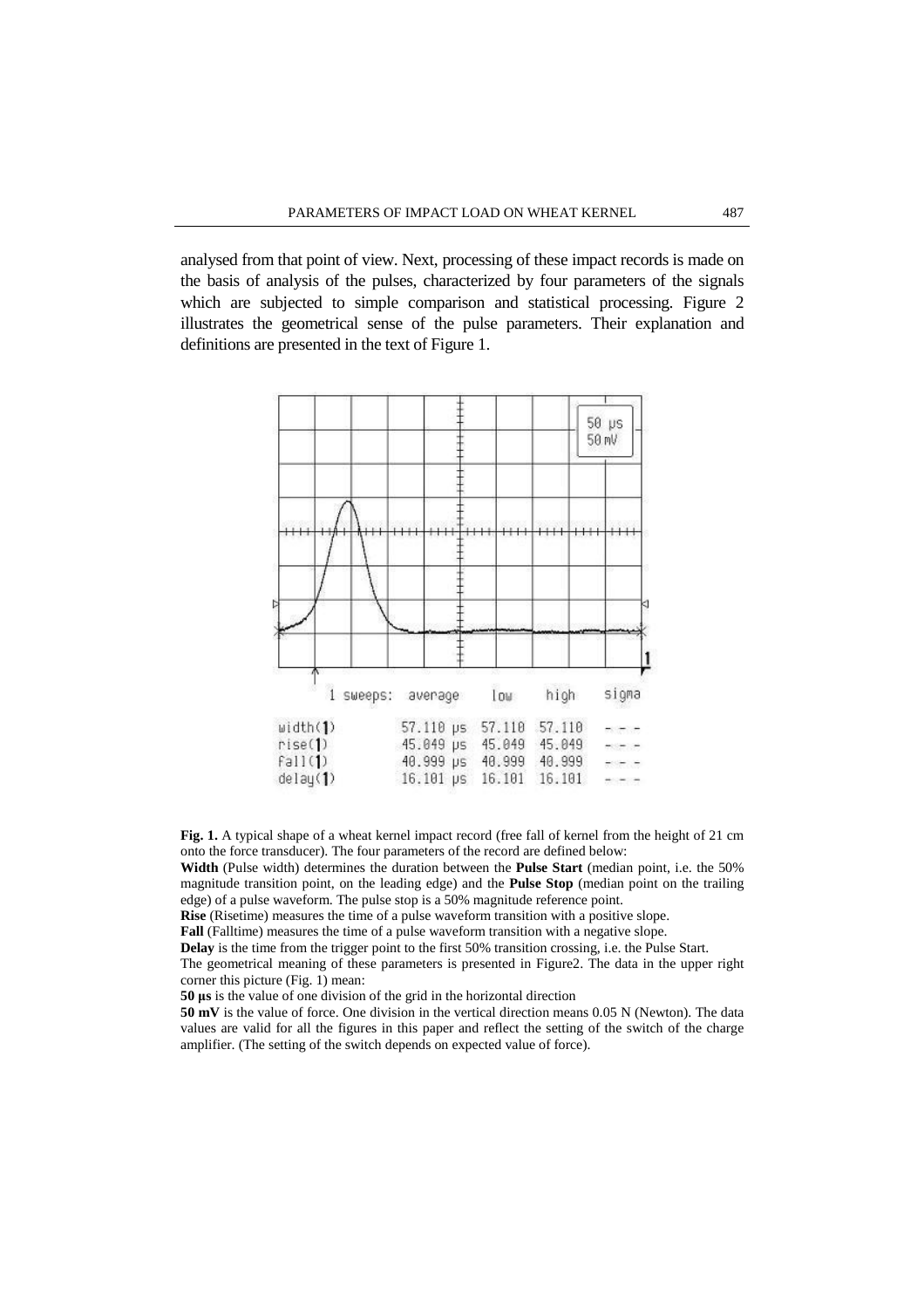**PULSE PARAMETERS** 



Fig. 2. Graphic presentation of the pulse parameters and their geometric sense wydrapac obe.2

# EXPERIMENTAL APPARATUS

 The impact of each kernel was realized by letting it fall freely from the height of 83 cm (or 21 and 6 cm, respectively) onto the force transducer which was connected to the amplifier and the DSO (Digital Storage Oscilloscope) for impact record acquisition and storage. The components of the apparatus are described in detail below, and the overall view and a schematic diagram of the apparatus are shown in Figure 3 and 4.

**Piezoelectric sensor** with high output impedance converts a mechanical quantity, such as force or acceleration, directly into an electric charge. The charge produced is proportional to the force acting on the internal (piezoelectric) quartz crystal element of the force transducer. Measurement of the mechanical quantity is thus derived from a force measurement. The sensitivity of the sensor (force transducer) is stated in pC/M.U. (pico Coulomb per Mechanical Unit), e.g. pC/N, pC/Pa, and its measurement range is from 0.01 to 9990 (pC/M.U.).

 As a sensor, the miniature quartz force transducer was used for measuring dynamic and quasi-static forces from several mN to 2500 N, in two ranges. The threshold of this type of sensor is less than 10 mN. The sensor has very high resolution, high natural frequency, very small dimensions, and welded construction. The sensor used in the study was of type 9213sp0,1-3 ( produced by KISTLER,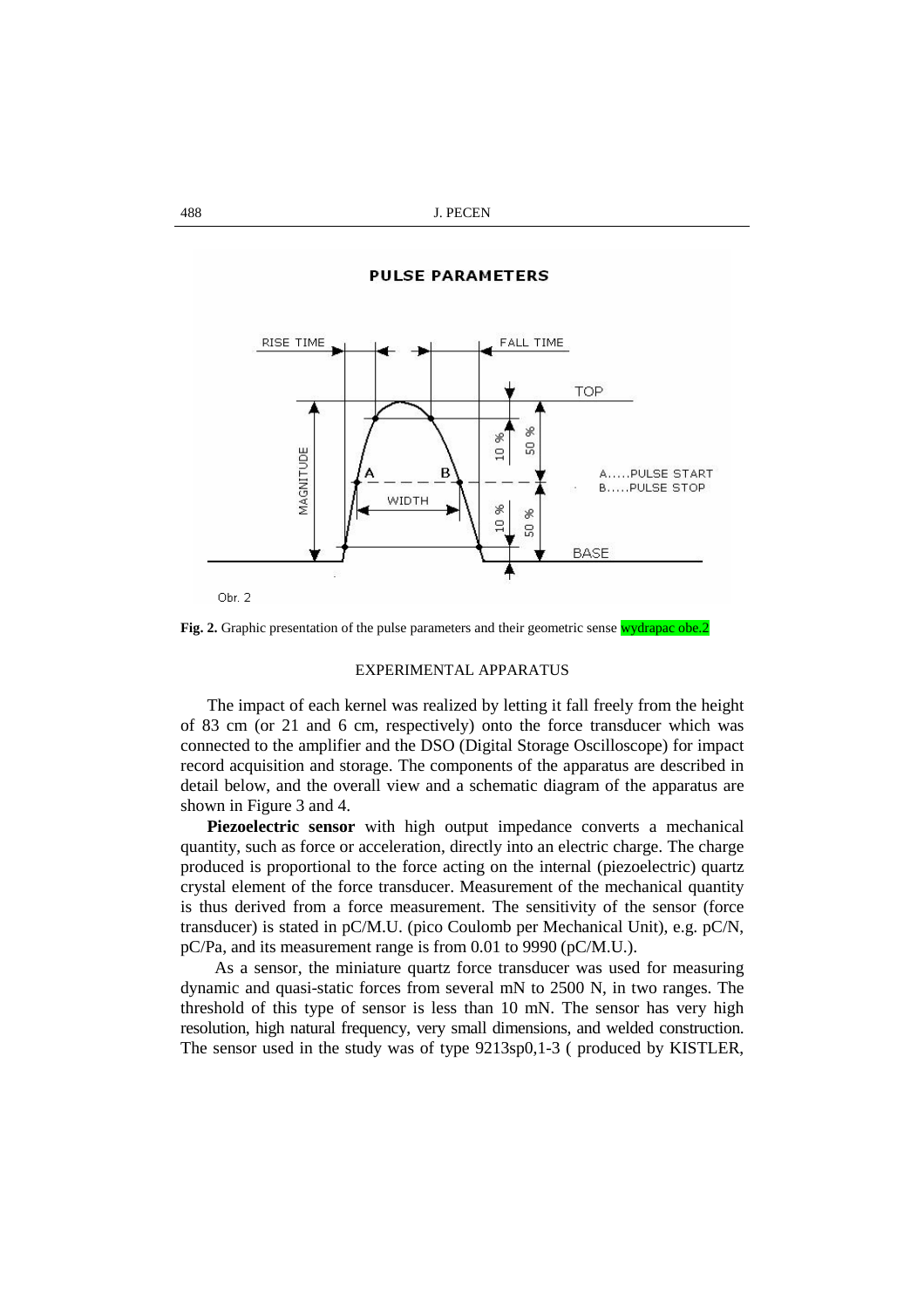Switzerland) and was calibrated in the range of 0-250 N. The specification measuring range of the sensor is 0 - 2500 N, with overload at 3000 N and natural frequency of 200 kHz.



**Fig. 3.** View on the laboratory apparatus set



**Fig. 4.** Schematic diagram of the experimental apparatus:  $1$  – wheat kernel,  $2$  – glass tube,  $3$  – piezoelectric sensor (force transducer), 4 – digital oscilloscope

 The charge signal of the force transducer is transformed into a proportional output voltage in the **charge amplifier,** type 5011B. This microprocessor, controlling a single-channel charge amplifier, converts the electrical charge yielded by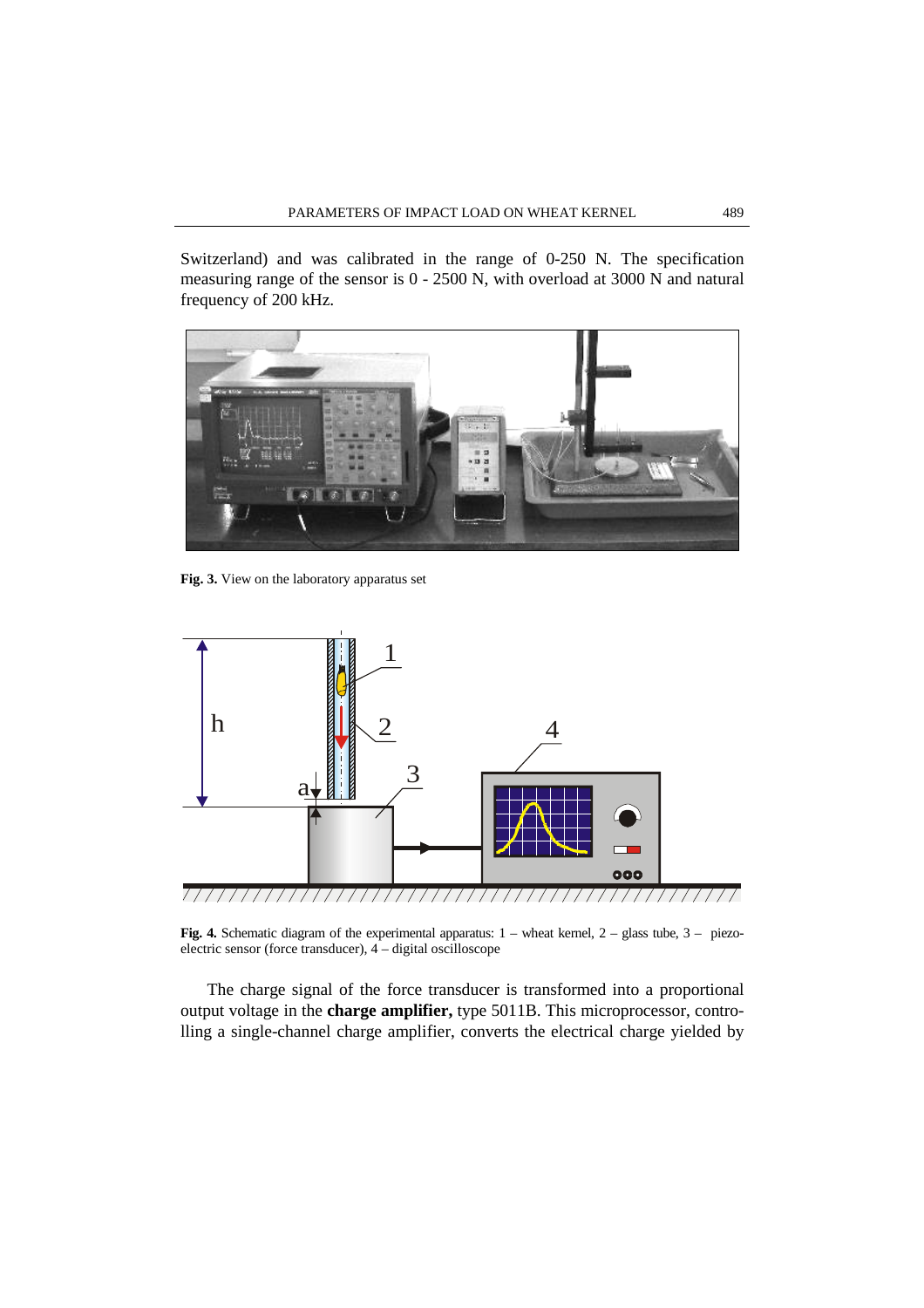piezoelectric sensors into a proportional voltage signal. The amplifier has a builtin IEEE-488 parallel interface as standard, or a serial RS-232C interface is available as an option. Transmission of data measured is not available. The amplifier has a low-pass filter in the range of 0.01-30 kHz (8 stages).

 The voltage signal of the charge amplifier, type 5011B, is processed by the **Digital Storage Oscilloscope (DSO),** type LeCroy 9310A. This is a two channel DSO with 400MHz bandwidth, 100MS/s sample rate, and 50 k acquisition memory capacity (50 k of measured, captured and stored points). Each point represents 8 bits.

 Digital Storage Oscilloscopes are essential instruments for capturing, viewing, measuring, analysing and storing electronic signals. Each DSO has a few basic elements and their properties determine the primary applicability of the DSO for practice. An amplifier that amplifies the input signal so that it can be measured by the DSO. An analogue-to-digital converter (ADC) which converts the analogue signal (incoming to DSO) into digital form by translating it into a series of sample points that are then measured and transformed into digital codes representing the signal samples. An acquisition memory system that stores the resulting digital data. System memory of up to 64 MB (maximum for this type of DSO). Processor which controls the entire system and performs special monitoring and measurement functions. Display system that translates the stored data into a graphic display of the original signal shape. The character of measured signals determines the primary specifications of the DSO. The cardinal parameters of the DSO are: **bandwidth, sample rate and acquisition memory length** (record length).

 Basic acquisition technique for DSO is **single-shot acquisition** which is very suitable for the study of signal phenomena that have a low repetition rate, or that are not repeated at all – hence *single-shot*. The time base sweeps only once, on receipt of a trigger signal, and the input data signal is captured into acquisition memory for **viewing, measurement and analysis.** All impact records in the short study were made by this technique.

## RESULTS

All the main experiments with kernel impact were realized by wheat grains of variety KANCLER. Kernels of the same mass were grouped the thirty groups of ten kernels each. Each impact record was described by four parameters, as shown in Figure 1. At the end of each series of measurements (for one group of ten kernels), simple statistical analysis of the series was made to characterize the group. Table 1 presents results of such analysis for one group. All other groups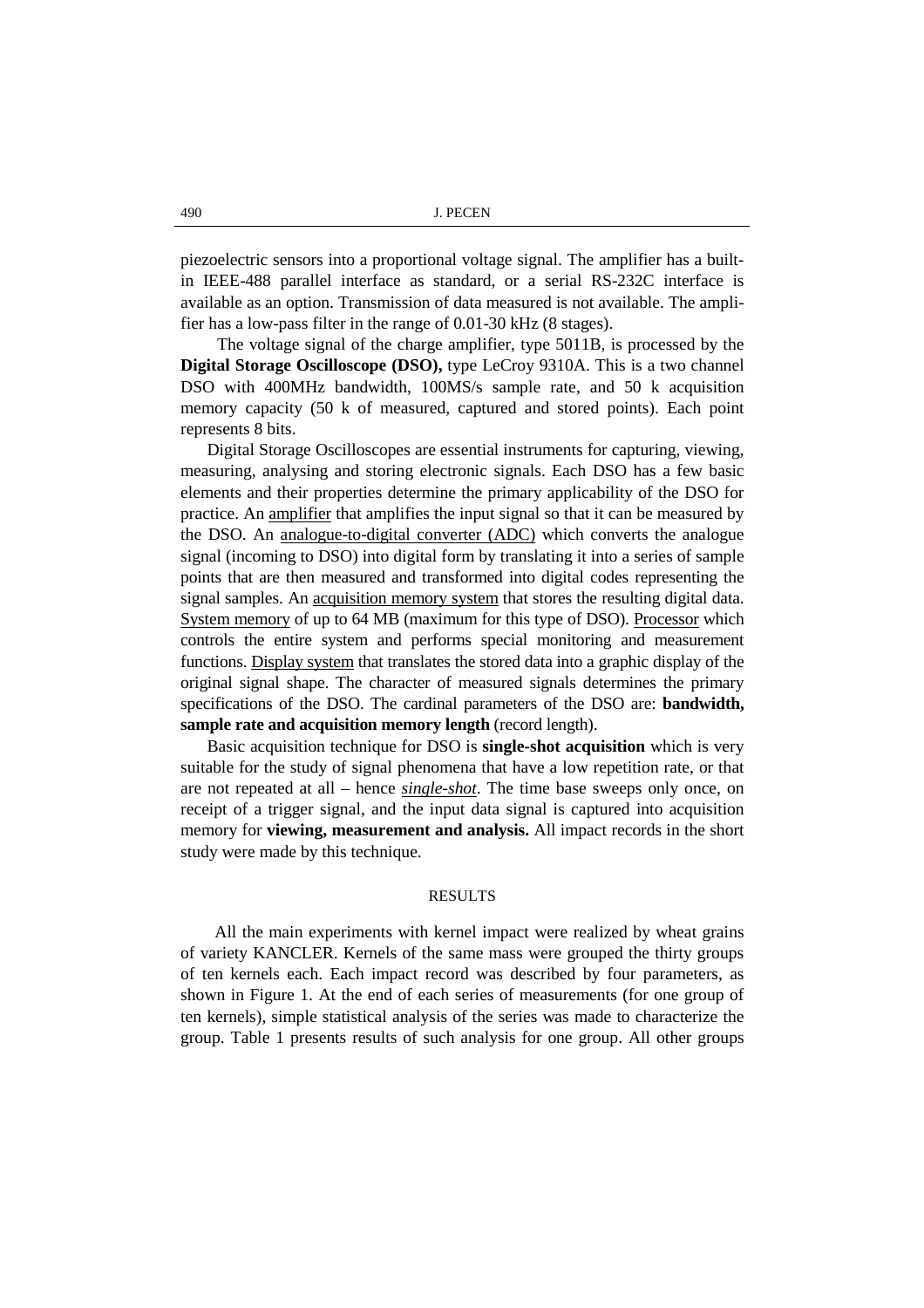were characterized in the some way. Figures 5 and 6 show the shapes of the impact records of wheat kernels as characterized by the five parameters given in Table 1. Besides experiments with wheat grains, a few other kinds of kernels were short tested for the impact shape. For that secondary series of tests, kernels of small diameter and spherical shape were preferred. The impact records obtained for those kernels were almost independent of the place of impact effect. Opposite to that, the shape of impact records obtained for wheat kernels were strongly related to kernel orientation at the time of impact, which is exactly why the impact tests for wheat kernels were realized with the kernels falling freely either on the germ or on the brush.

**Table 1.** Parameters of impact records from Figures 5 and 6 and their processing. Data for wheat kernels of variety KANCLER and free fall height of 21 cm. Force values in the table are maximum values of the force of impact

|                | Mass $0.060$ g, fall on the germ |           |           |           |        | Mass $0.060$ g, fall on the brush |           |           |           |       |
|----------------|----------------------------------|-----------|-----------|-----------|--------|-----------------------------------|-----------|-----------|-----------|-------|
| No             | Width                            | Rise      | Fall      | Delay     | Force  | Width                             | Rise      | Fall      | Delay     | Force |
|                | $(\mu s)$                        | $(\mu s)$ | $(\mu s)$ | $(\mu s)$ | (N)    | $(\mu s)$                         | $(\mu s)$ | $(\mu s)$ | $(\mu s)$ | (N)   |
| 1              | 57.11                            | 45.04     | 40.99     | 16.10     | 0.1830 | 28.74                             | 18.44     | 13.85     | 6.70      | 0.375 |
| 2              | 65.72                            | 36.43     | 47.51     | 7.78      | 0.1042 | 32.57                             | 25.70     | 18.37     | 8.69      | 0.235 |
| 3              | 60.13                            | 32.96     | 42.63     | 8.04      | 0.1830 | 26.95                             | 19.79     | 15.59     | 10.29     | 0.333 |
| 4              | 52.96                            | 31.61     | 44.70     | 12.02     | 0.1892 | 30.66                             | 16.71     | 11.08     | 12.79     | 0.341 |
| 5              | 48.28                            | 39.66     | 46.73     | 12.09     | 0.1750 | 26.88                             | 19.32     | 15.64     | 8.93      | 0.283 |
| 6              | 47.98                            | 44.23     | 61.35     | 16.54     | 0.1956 | 25.96                             | 18.94     | 14.90     | 9.59      | 0.341 |
| 7              | 42.94                            | 37.00     | 32.56     | 14.37     | 0.2331 | 28.36                             | 24.51     | 15.58     | 15.64     | 0.266 |
| 8              | 40.90                            | 29.09     | 25.55     | 13.61     | 0.2541 | 24.98                             | 18.25     | 14.07     | 9.36      | 0.347 |
| 9              | 63.40                            | 44.39     | 57.82     | 20.02     | 0.1045 | 28.92                             | 21.37     | 13.00     | 14.79     | 0.358 |
| 10             | 39.06                            | 27.84     | 23.84     | 12.37     | 0.2452 | 26.07                             | 19.50     | 14.68     | 12.15     | 0.345 |
| mean           | 51.81                            | 36.82     | 42.36     | 14.75     | 0.1868 | 28.00                             | 20.25     | 14.75     | 10.89     | 0.323 |
| $\sigma_{n}$   | 9.02                             | 6.08      | 11.72     | 1.67      | 0.0491 | 2.21                              | 2.68      | 1.67      | 2.75      | 0.043 |
| $\sigma_{n-1}$ | 9.50                             | 6.41      | 12.35     | 1.76      | 0.0517 | 2.32                              | 2.83      | 1.76      | 2.85      | 0.045 |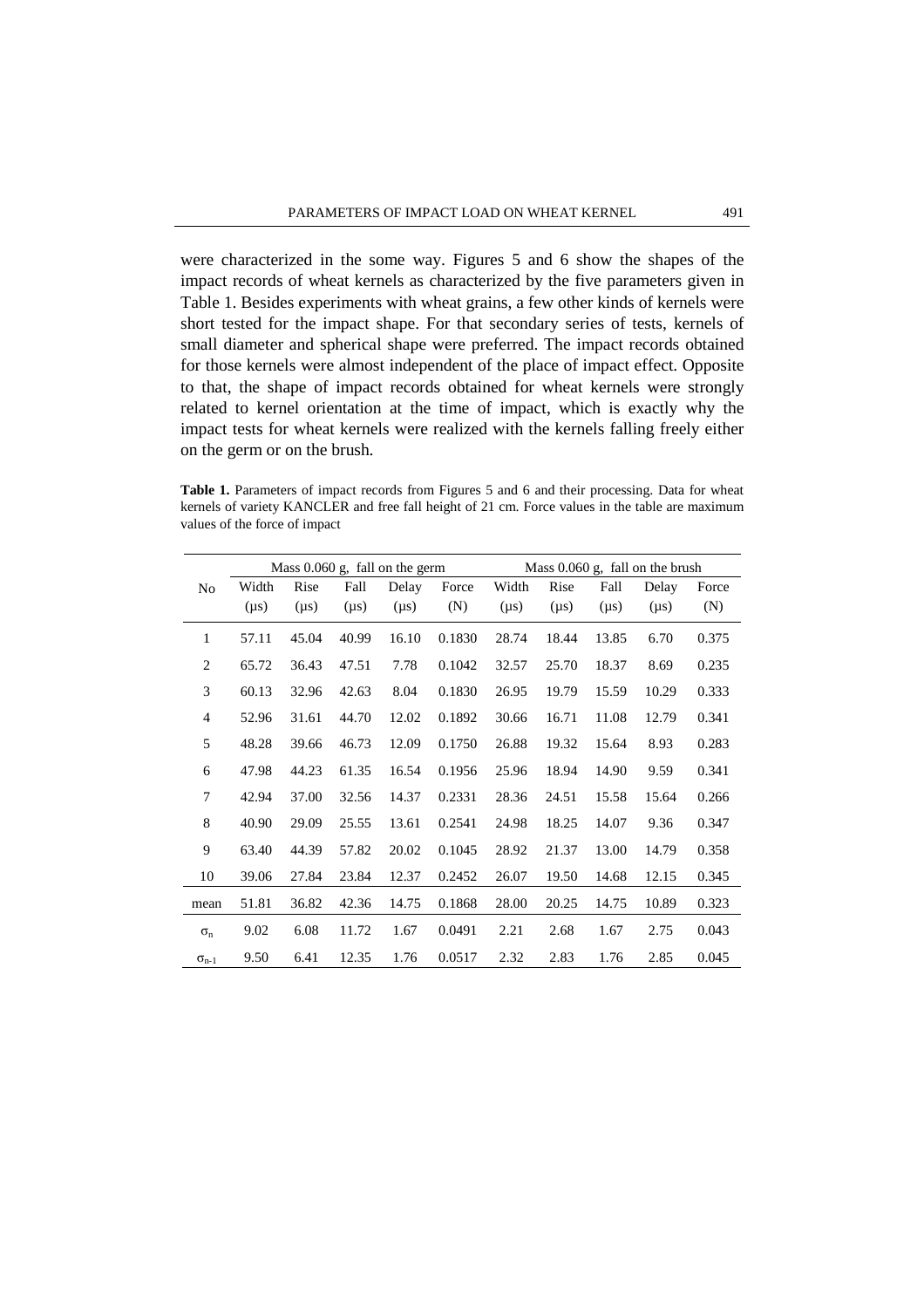492 J. PECEN



a mass of 0.06 g. Height of kernel free fall – 21 cm. Figure 5, but with the kernel falling on the germ. The figure shows the first five records out of ten. Data for this series of measurements are given in All the data for this series of measurements are the Table 1 given in Table 1

**Fig. 5.** Impact records for a wheat kernel with **Fig. 6.** Impact records for the same kernel as in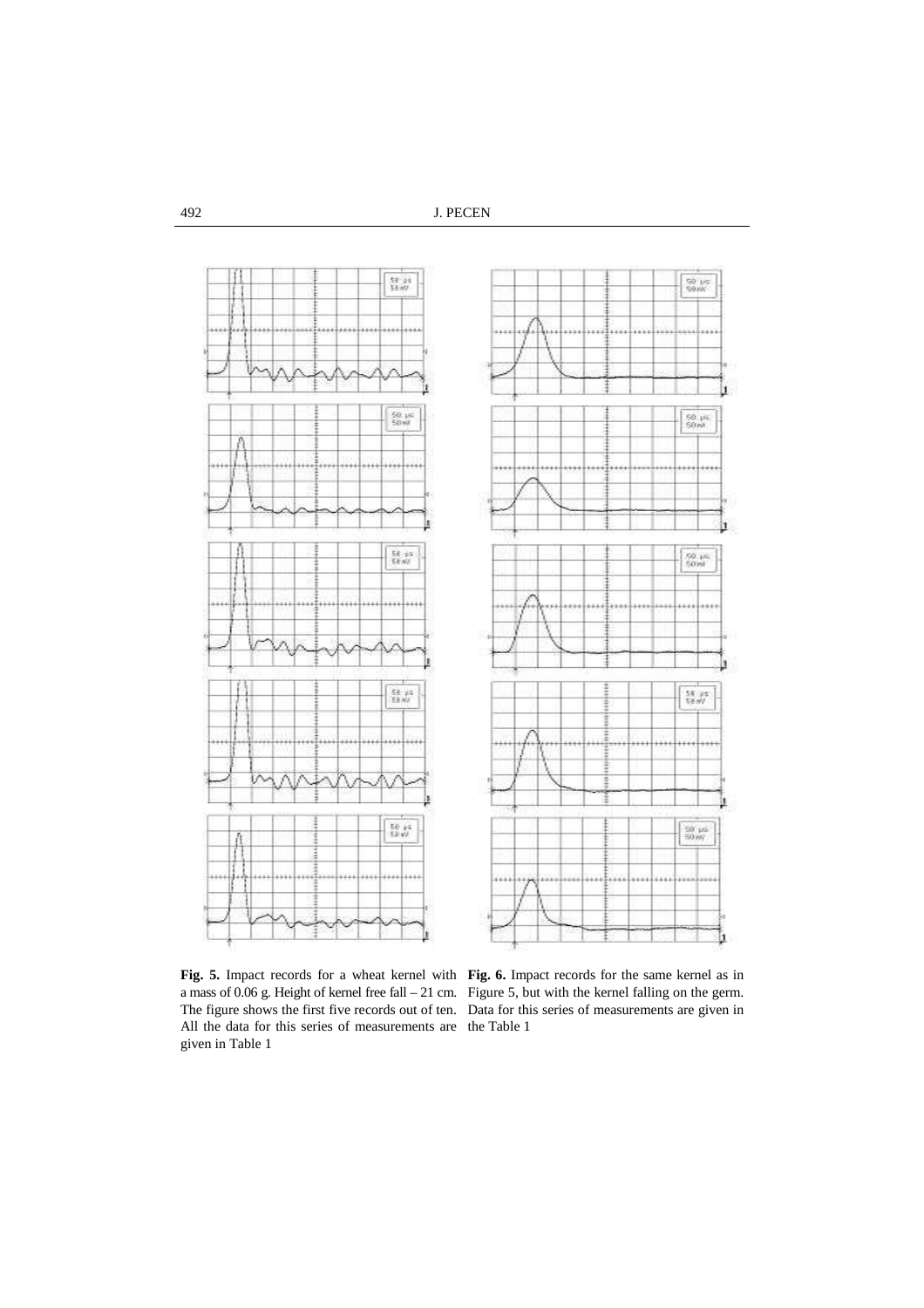Data for wheat kernels with shorter length and the same mass are given in Table 2.

**Table 2.** Parameters of impact records from Figs. 7 and 8 and their processing. Data for wheat kernels of variety KROMA and free fall height of 21 cm. Force values in the table are maximum values of the force of impact

|                | Mass $0.062$ g, fall on the germ |           |           |           |        | Mass $0.062$ g, fall on the brush |           |           |           |       |
|----------------|----------------------------------|-----------|-----------|-----------|--------|-----------------------------------|-----------|-----------|-----------|-------|
| N <sub>0</sub> | Width                            | Rise      | Fall      | Delay     | Force  | Width                             | Rise      | Fall      | Delay     | Force |
|                | $(\mu s)$                        | $(\mu s)$ | $(\mu s)$ | $(\mu s)$ | (N)    | $(\mu s)$                         | $(\mu s)$ | $(\mu s)$ | $(\mu s)$ | (N)   |
| 1              | 33.17                            | 19.06     | 19.73     | 7.34      | 0.2331 | 35.01                             | 34.04     | 18.16     | 17.19     | 0.305 |
| 2              | 32.51                            | 15.27     | 16.23     | 7.53      | 0.3646 | 34.63                             | 43.37     | 34.63     | 14.82     | 0.212 |
| 3              | 31.17                            | 20.79     | 20.03     | 8.62      | 0.2416 | 28.92                             | 37.14     | 28.33     | 14.22     | 0.337 |
| $\overline{4}$ | 42.35                            | 29.21     | 41.98     | 9.10      | 0.2081 | 36.12                             | 32.16     | 26.72     | 15.12     | 0.244 |
| 5              | 31.44                            | 17.84     | 23.46     | 9.70      | 0.3001 | 32.34                             | 25.45     | 15.80     | 10.14     | 0.296 |
| 6              | 39.12                            | 26.12     | 36.18     | 8.92      | 0.2661 | 34.83                             | 52.60     | 67.57     | 18.10     | 0.244 |
| mean           | 35.05                            | 21.38     | 26.26     | 8.53      | 0.2691 | 34.04                             | 38.52     | 31.86     | 14.96     | 0.273 |
| $\sigma_{n}$   | 4.24                             | 4.81      | 9.44      | 0.84      | 0.5236 | 2.85                              | 8.68      | 17.16     | 2.42      | 0.043 |
| $\sigma_{n-1}$ | 4.64                             | 5.27      | 10.34     | 0.92      | 0.0562 | 3.13                              | 9.51      | 18.82     | 2.65      | 0.047 |

 The impact of wheat kernel on the brush is shorter than the impact of the same kernel on the germ, as shown in both the tables. Figures 7 and 8 illustrate the data from Table 2. The kernel impact record depends also on the place of contact with the force transducer on impact, and on the kernel angle of incidence to the force transducer surface. In the future, this question must be studied in depth, and a solution needs to be found.

 Steel ball impact record (hard material with comparison to wheat kernels) is shown in Figure 9. The long tail in the graph presented in the figure is similar to the tails in Figures 5 and 7, only the magnitude is smaller as steel ball is "harder material" than the germ of wheat kernel. The impact record the same kernel hitting the transducer with the brush and not the germ has a smaller tail, as can be seen from Figures 6 and 8.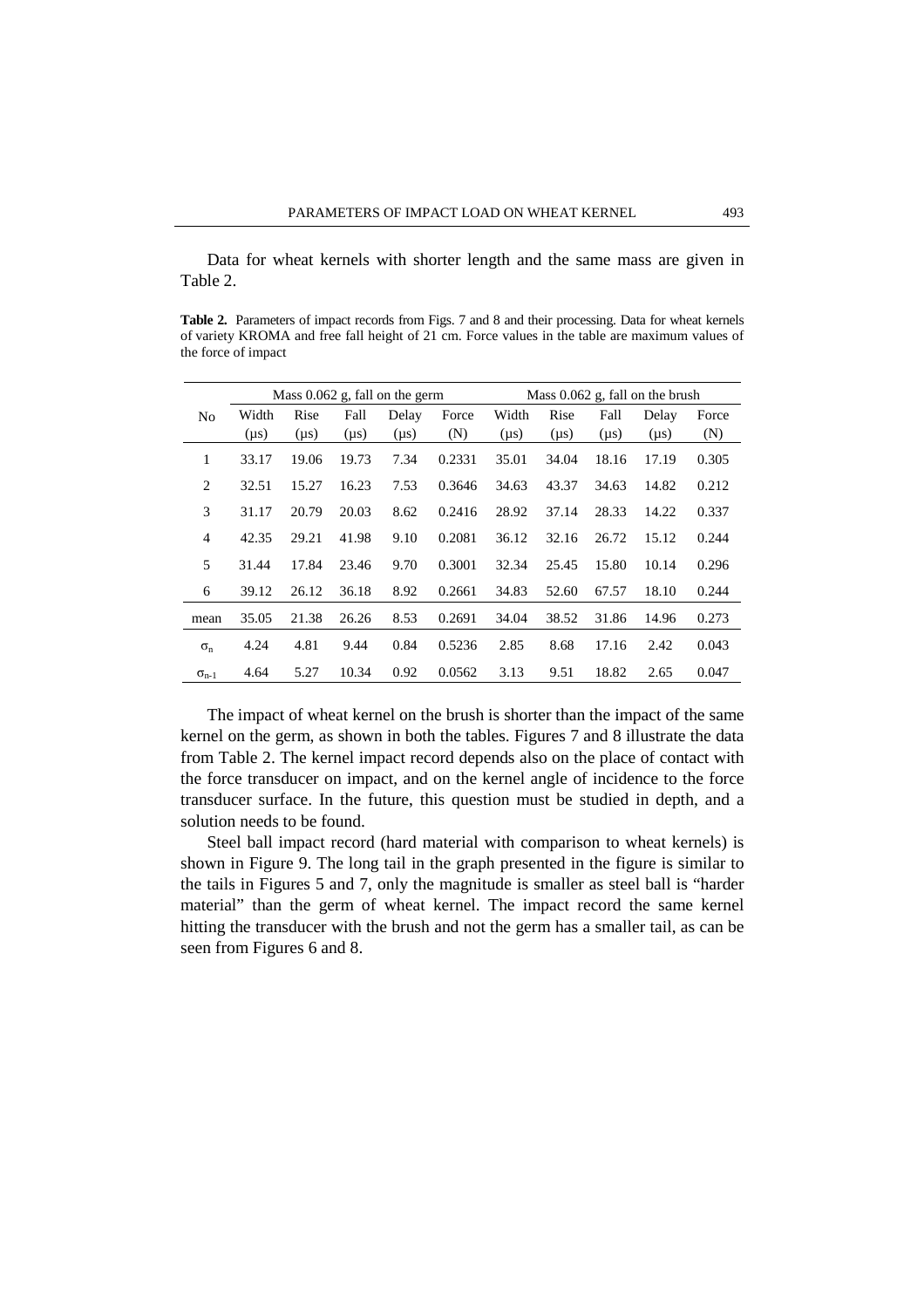494 J. PECEN



**Fig. 7.** Impact records for a wheat kernel with a mass of 0.062 g, falling on its germ six times from the height of 21 cm. All data for this series given in Table 2

**Fig. 8.** Impact records for the same kernel as in Figure 7, but with the kernel falling on the brush. See Table 2 for more details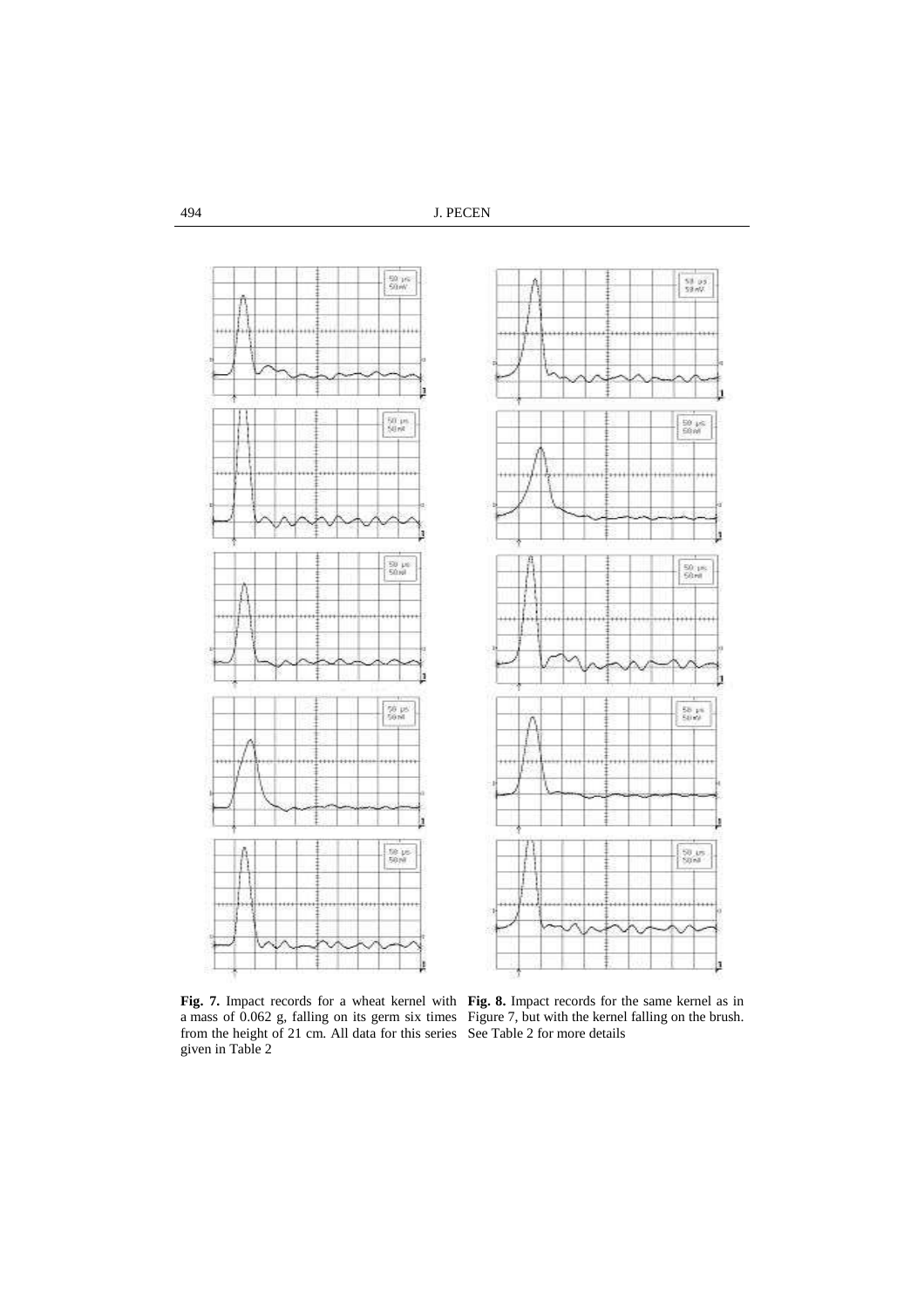

**Fig. 9.** Impact record for a small steel ball (diameter 2 mm, mass 0.033 g). The long tail in the impact record is caused by the ball skipping on the force transducer. Both bodies (the ball and the force transducer case) are made from metal with high coefficient of restitution. One division in the vertical direction means 0.2 N. The steel ball is an ideal symmetrical body, but its impact record is asymmetrical (after the parameters in Fig. 9)

## **CONCLUSIONS**

 On the basis of the experiments, we can formulate some conclusions and recommendations concerning continuation of such experiments in the future. Some of the impact records in Figures 5-8 show small differences in their shapes (differences between the records in each of the figures) that are caused mainly by the differences in the orientation of the kernels during their free fall onto the force transducer. Some comments on this phenomenon are given in the figure captions.

The conclusions formulated on the basis of the study are as follows:

1. Wheat kernel impact on the brush end is shorter and the related impact force is slightly bigger than the corresponding quantities recorded for wheat kernel impact on the germ.

2. The shape of wheat kernel impact record is asymmetrical with respect to kernel impact on the brush or on the germ ends of the kernels.

3. The basic character the kernel impact record is independent of the height of kernel free fall within the range from 10 to 100 cm (the heights of 83, 21 and 6 cm were used).

4. The laboratory apparatus used in the tests accurately detects impact forces from 30 m N and impact time from 0.1 µs.